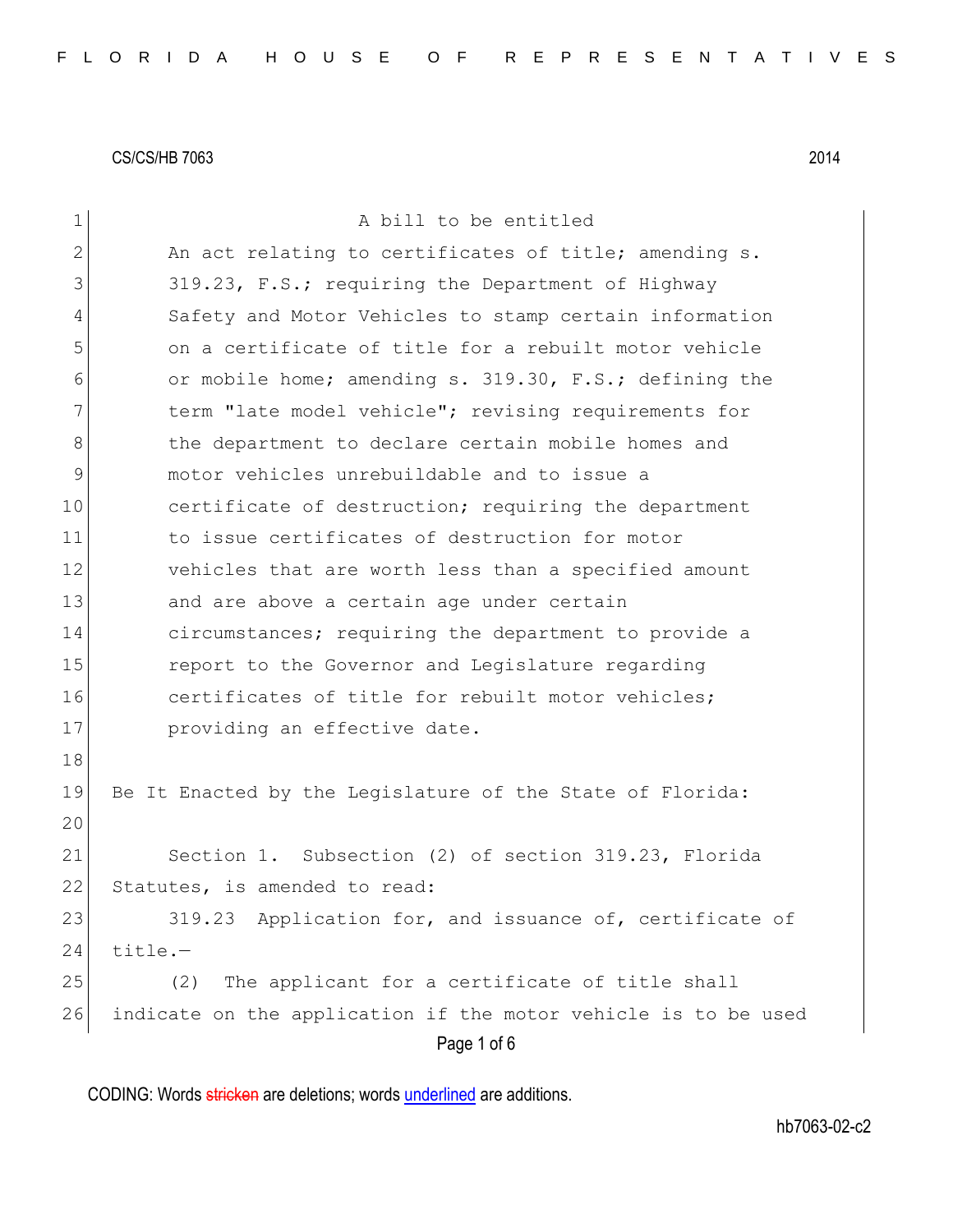as a taxicab, police vehicle, or lease vehicle or if the motor 28 vehicle or mobile home is a rebuilt vehicle, as those terms are defined in s. 319.14. Upon issuance of a certificate of title for such vehicle, the department shall stamp, in a conspicuous 31 place on the title, words stating the nature of the proposed use of the vehicle or stating that the vehicle has been rebuilt and may have previously been declared a total loss vehicle due to damage. This subsection applies to a mobile home, travel trailer, camping trailer, truck camper, or fifth-wheel recreation trailer only when the mobile home or vehicle is a 37 rebuilt vehicle as defined in s. 319.14.

38 Section 2. Paragraphs (o) through (w) of subsection (1) of 39 section 319.30, Florida Statutes, are redesignated as paragraphs 40 (p) through  $(x)$ , respectively, a new paragraph (o) is added to 41 that subsection, and paragraph (b) of subsection (3) of that 42 section is amended, to read:

43 319.30 Definitions; dismantling, destruction, change of 44 identity of motor vehicle or mobile home; salvage.-

45 (1) As used in this section, the term:

46 (o) "Late model vehicle" means a motor vehicle that has a 47 manufacturer's model year of 7 years or newer.

48 (3)

Page 2 of 6 49 (b) The owner, including persons who are self-insured, of 50 a any motor vehicle or mobile home that which is considered to 51 be salvage shall, within 72 hours after the motor vehicle or 52 mobile home becomes salvage, forward the title to the motor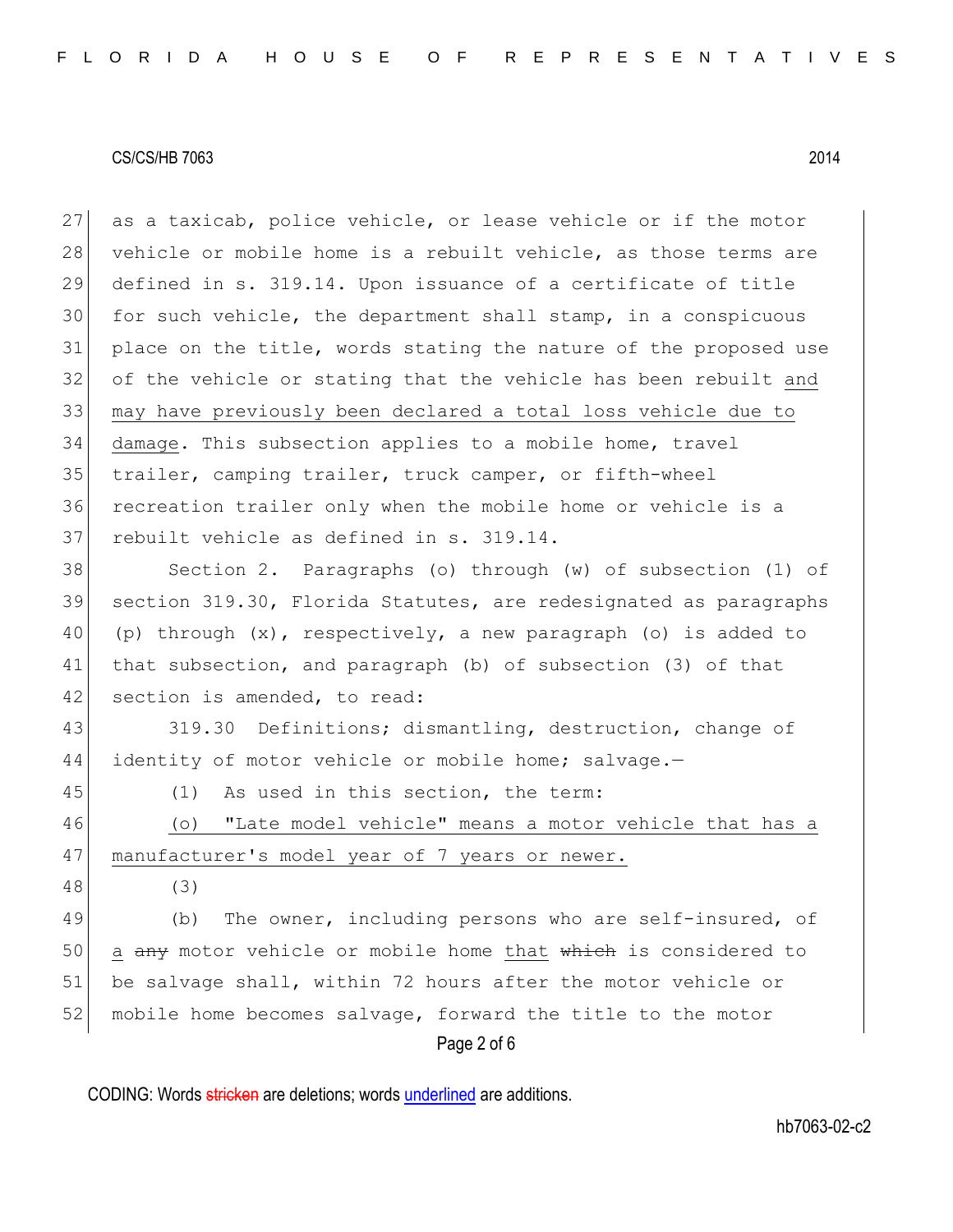Page 3 of 6 53 vehicle or mobile home to the department for processing. 54 However, an insurance company that which pays money as 55 compensation for the total loss of a motor vehicle or mobile 56 home shall obtain the certificate of title for the motor vehicle 57 or mobile home, make the required notification to the National 58 Motor Vehicle Title Information System, and, within 72 hours 59 after receiving such certificate of title, shall forward such 60 title to the department for processing. The owner or insurance 61 company, as applicable the case may be, may not dispose of a 62 vehicle or mobile home that is a total loss before it obtains 63 has obtained a salvage certificate of title or certificate of 64 destruction from the department. When applying for a salvage 65 certificate of title or certificate of destruction, the owner or 66 insurance company must provide the department with an estimate 67 of the costs of repairing the physical and mechanical damage 68 suffered by the vehicle for which a salvage certificate of title 69 or certificate of destruction is sought. If the estimated costs 70 of repairing the physical and mechanical damage to the mobile 71 home <del>vehicle</del> are equal to 80 percent or more of the current 72 retail cost of the mobile home vehicle, as established in any 73 official used car or used mobile home quide, the department 74 shall declare the mobile home vehicle unrebuildable and print a 75 certificate of destruction, which authorizes the dismantling or 76 destruction of the motor vehicle or mobile home described 77 therein. For a late model vehicle with a current retail cost of 78 at least \$7,500 just prior to sustaining the damage that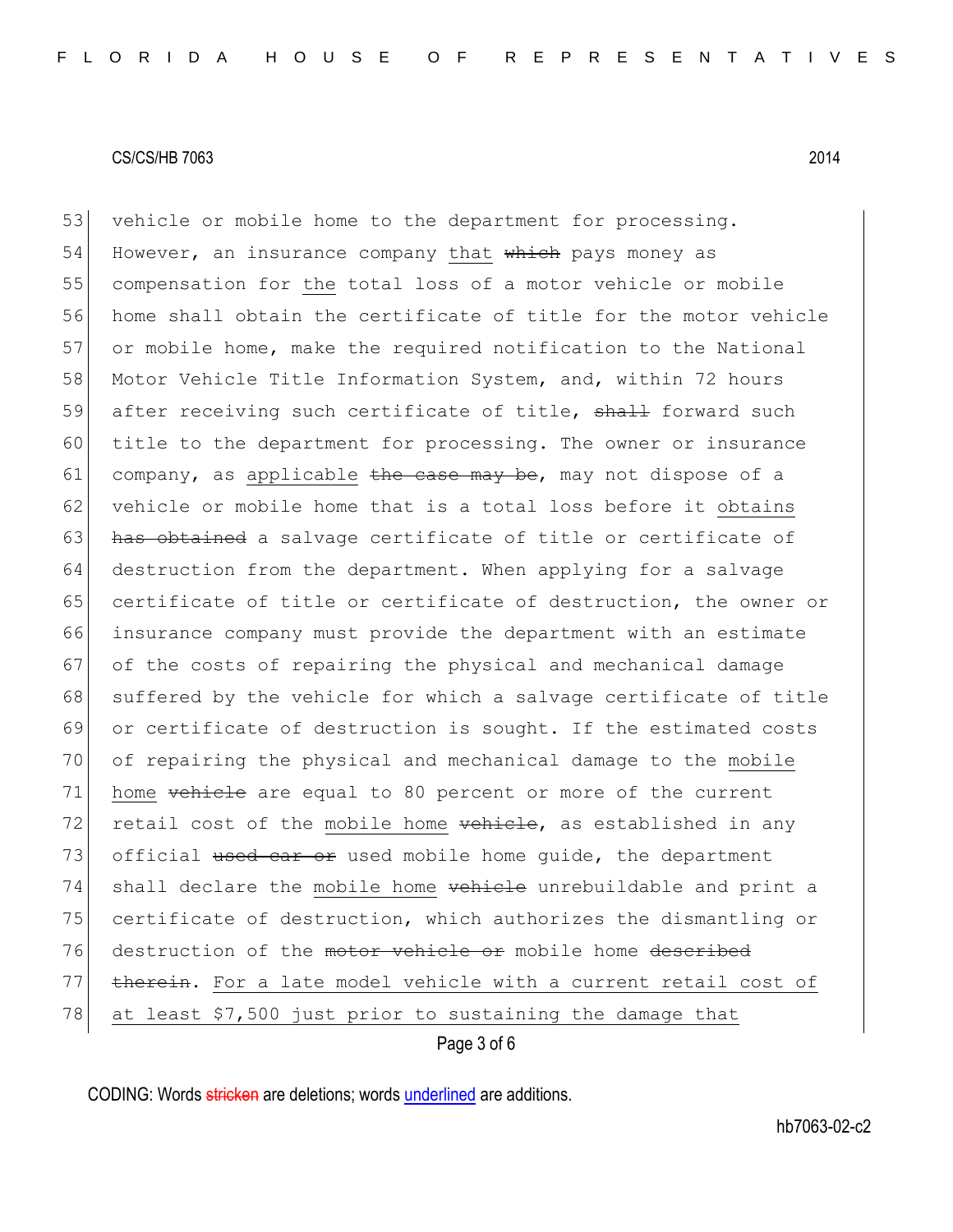Page 4 of 6 79 resulted in the total loss, as established in any official used 80 car quide or valuation service that meets generally accepted 81 industry standards, if the owner or insurance company determines 82 that the estimated costs of repairing the physical and 83 mechanical damage to the vehicle are equal to 90 percent or more 84 of the current retail cost of the vehicle, as established in any 85 official used motor vehicle quide or valuation service that 86 meets generally accepted industry standards, the department 87 Shall declare the vehicle unrebuildable and print a certificate 88 of destruction, which authorizes the dismantling or destruction 89 of the motor vehicle. However, if the damaged motor vehicle is 90 equipped with custom-lowered floors for wheelchair access or a 91 wheelchair lift, the insurance company may, upon determining 92 that the vehicle is repairable to a condition that is safe for 93 operation on public roads, submit the certificate of title to 94 the department for reissuance as a salvage rebuildable title and 95 the addition of a title brand of "insurance-declared total 96 loss." The certificate of destruction shall be reassignable a 97 maximum of two times before dismantling or destruction of the 98 vehicle is shall be required, and shall accompany the motor 99 vehicle or mobile home for which it is issued, when such motor 100 vehicle or mobile home is sold for such purposes, in lieu of a 101 certificate of title. $\tau$  and, thereafter, The department may not 102 issue a shall refuse issuance of any certificate of title for 103 that vehicle. Nothing in This subsection is not shall be 104 applicable if when a mobile home vehicle is worth less than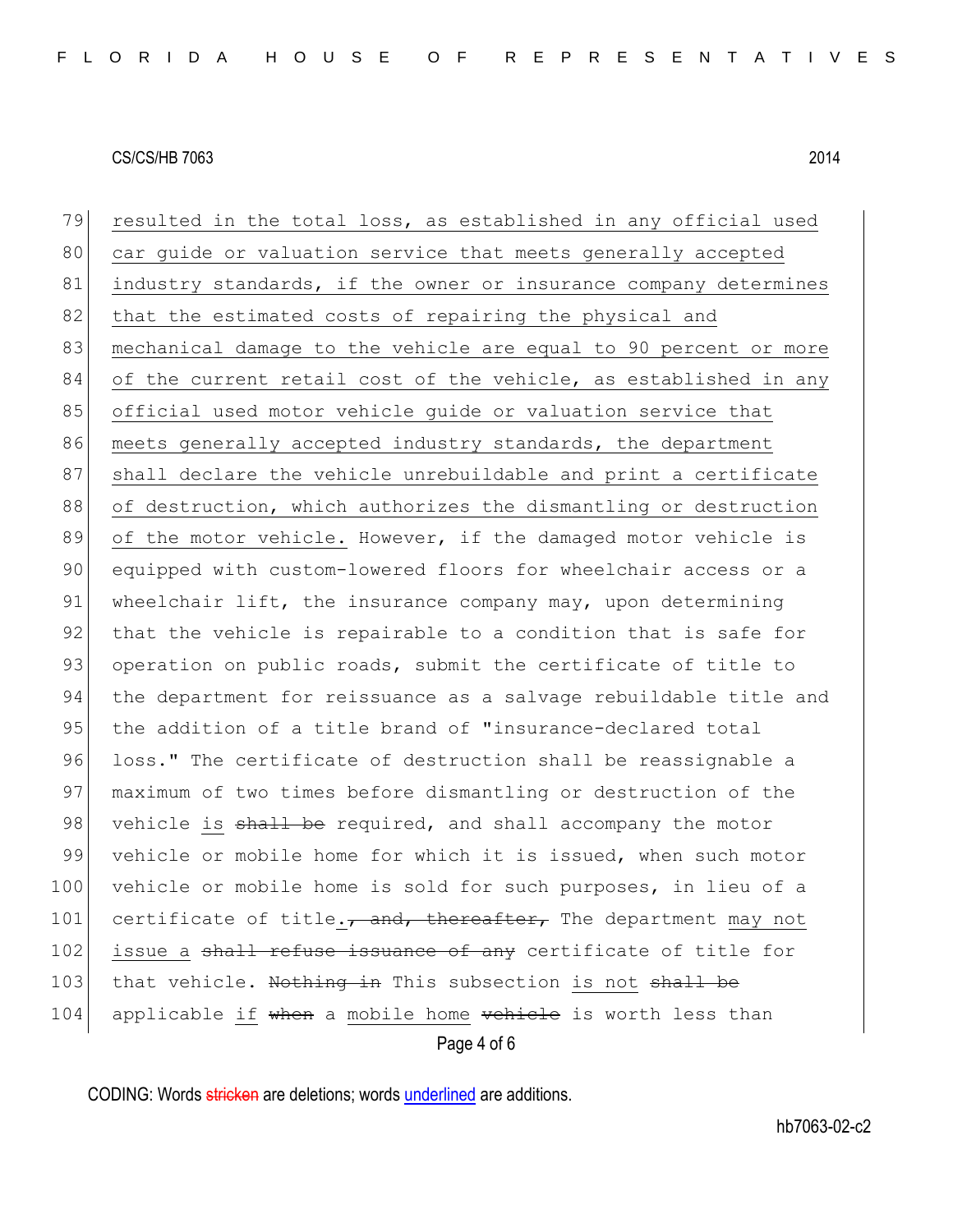105 \$1,500 retail just prior to sustaining the damage that resulted 106 in the total loss in undamaged condition in any official used 107 motor vehicle quide or used mobile home quide or when a stolen 108 motor vehicle or mobile home is recovered in substantially 109 intact condition and is readily resalable without extensive 110 repairs to or replacement of the frame or engine. If a motor 111 vehicle has a current retail cost of less than \$7,500 just prior 112 to sustaining the damage that resulted in the total loss, as 113 established in any official used motor vehicle guide or 114 valuation service that meets generally accepted industry 115 standards, or if the vehicle is not a late model vehicle, the 116 owner or insurance company that pays money as compensation for 117 the total loss of the motor vehicle shall obtain a certificate 118 of destruction, if the motor vehicle is damaged, wrecked, or 119 burned to the extent that the only residual value of the motor 120 vehicle is as a source of parts or scrap metal, or if the motor 121 vehicle comes into this state under a title or other ownership 122 document that indicates that the motor vehicle is not 123 repairable, is junked, or is for parts or dismantling only. A 124 Any person who knowingly violates this paragraph or falsifies 125 documentation any document to avoid the requirements of this 126 paragraph commits a misdemeanor of the first degree, punishable 127 as provided in s. 775.082 or s. 775.083. 128 Section 3. On or before October 31, 2015, the Department 129 of Highway Safety and Motor Vehicles shall provide a summary 130 report to the Governor, the President of the Senate, and the

Page 5 of 6